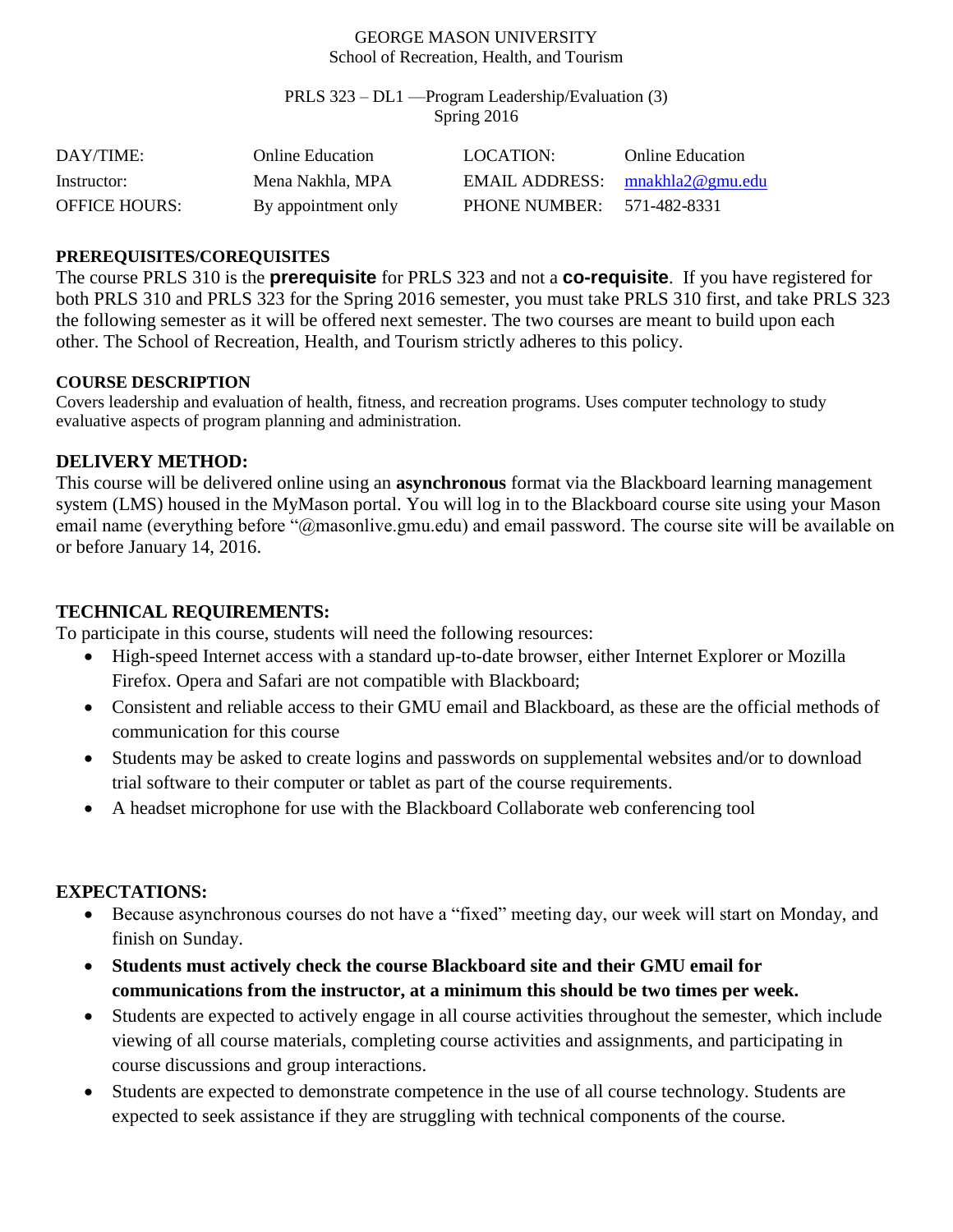- Students should expect that they could experience some technical difficulties at some point in the semester and should, therefore, budget their time accordingly. Late work will not be accepted based on individual technical issues.
- **Expect to log in to this course at least two times a week to read announcements, participate in the discussions, and work on course materials**. **Remember, this course is not self-paced**. There are specific deadlines and due dates listed in the CLASS SCHEDULE section of this syllabus to which you are expected to adhere. It is the student's responsibility to keep track of the weekly course schedule of topics, readings, activities and assignments due.
- If you would like to schedule a one-on-one meeting to discuss course requirements, content or other course-related issues, and you are unable to come to the Mason campus, we can meet via telephone or web conference. Send me an email to schedule your one-on-one session and include your preferred meeting method and suggested dates/times.

## **COURSE OBJECTIVES**

At the completion of this course students should be able to:

- Complete a plan and design for a health, fitness or recreation program
- Determine schedules for health, fitness or recreation programs
- Create promotional materials for programs
- Set up and analyze a budget and determine pricing for programs
- Implement programs, including appropriate qualitative and quantitative evaluation
- Critically analyze your own and other programs
- Demonstrate effective leadership and group processing skills

### **COURSE OVERVIEW**

This course will focus on leadership, implementation, and evaluation techniques among health education, fitness, sport management, tourism, and recreation programs. Course will cover various program evaluation and leadership topics. Students will learn basic program evaluation skills as well as have the opportunity to exercise learned leadership skills. The course will be delivered online using Blackboard learning system. You will log into Blackboard using your Mason ID and password.

### **PROFESSIONAL ASSOCIATION STANDARDS**

Upon completion of this course, students will meet the following professional accreditation standards for NRPA Council on Accreditation:

7.02: Students graduating from the program shall be able to demonstrate the ability to design, implement, and evaluate services that facilitate targeted human experiences and that embrace personal and cultural dimensions of diversity.

# **READINGS**

Jordan, D. J. (2007). *Leadership In Leisure Services: Making a Difference (3rd ed.).* State College, PA: Venture Publishing, Inc.

Henderson, K. A., & Bialeschki, M. (2002). *Evaluating Leisure Services: Making Enlightened Decisions (3rd ed.).* State College, PA: Venture Publishing, Inc.

Additional articles and case studies will be posted on Blackboard.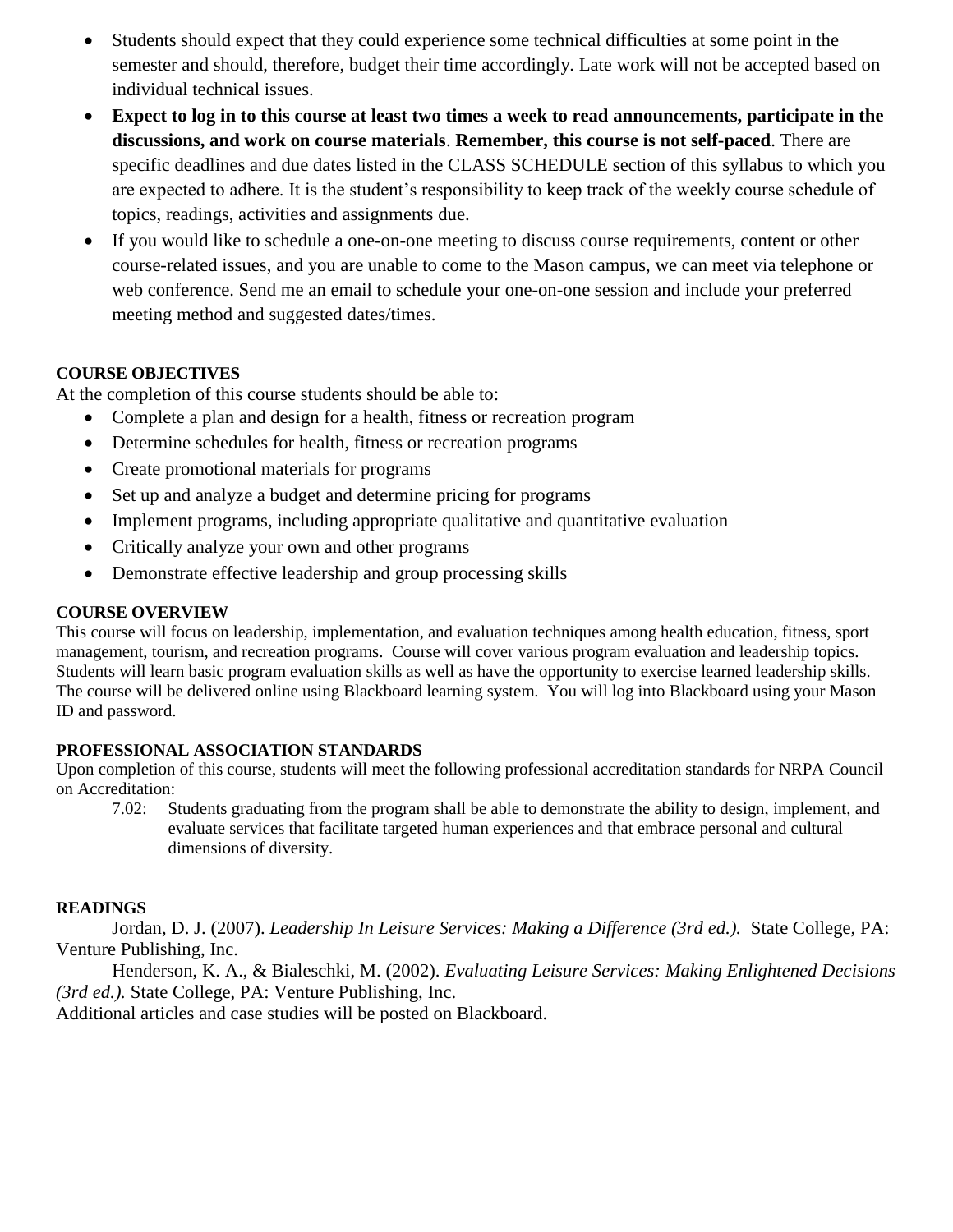## **EXPECTATIONS**

- Students are held to the standards of the George Mason University Honor Code.
- Online courses do not have a fixed meeting day, as a result our week will start on Monday and finish on the following Sunday at 11:59 p.m. Assignments must be submitted by due date. Assignments have been scheduled in advance to provide you with sufficient time to plan and complete the assignment. Only students with extreme emergencies, a documented medical excuse or university sponsored functions discussed with the professor prior to the due date will be given consideration for exception.
- **Students must actively check Blackboard and their GMU email for communications**. I will only send emails to GMU accounts. Students are responsible for making sure their inbox has enough storage to receive and send emails.
- Students are expected to engage in all course activities throughout the semester including viewing all course materials and participating in discussion forums throughout the semester. Students earn participation points by responding to questions in discussion forums. It is the student's responsibility to check Blackboard for online discussions. A new discussion item will be posted weekly, it is the student's responsibility to check Blackboard and answer any discussion items.
- Students should plan for some technical difficulty at some point in the semester and should plan accordingly.
- If you would like to schedule a one-on-one meeting to discuss course requirements, content or other course related issues, I can schedule appointments on campus or via Skype/Google Hangout.

### **This course will be graded on a point system, with a total of 100 possible points**

| Requirements                                    |                |                   |   |             | Points     |
|-------------------------------------------------|----------------|-------------------|---|-------------|------------|
| Midterm exam                                    |                |                   |   |             | 25         |
| Final exam                                      |                |                   |   |             | 25         |
| Evaluation questionnaire                        |                |                   |   |             | 5          |
| <b>Evaluation</b> project                       |                |                   |   |             | 10         |
| Leadership project                              |                |                   |   |             | 20         |
| <b>Additional Assignments and Participation</b> |                |                   |   |             | 15         |
| <b>TOTAL</b>                                    |                |                   |   |             | <b>100</b> |
| <b>Grading Scale</b>                            |                |                   |   |             |            |
| $A = 94 - 100$                                  | $B+ = 88 - 89$ | $C_{+}$ = 78 - 79 | D | $= 60 - 69$ |            |
| $A - 90 - 93$<br>B.                             | $= 84 - 87$    | $C = 74 - 77$     | F | $= 0 - 59$  |            |
| $B -$                                           | $= 80 - 83$    | $C_{-}$ = 70 – 73 |   |             |            |

#### TENTATIVE COURSE SCHEDULE

| <b>DATE</b>    | <b>TOPIC</b>                                                | <b>READINGS/ASSIGNMENT DUE</b>                                           |
|----------------|-------------------------------------------------------------|--------------------------------------------------------------------------|
| Week of $1/25$ | Introduction to Evaluation                                  | EVAL 1.1, 1.2                                                            |
| Week of $2/1$  | Introduction to Foundations for Evaluation                  | EVAL 1.3, 1.4, 1.5, 1.6                                                  |
| Week of $2/8$  | Evaluation: Why, How and When?<br>Models                    | EVAL 1.7, 1.8, 1.9, 1.10                                                 |
| Week of $2/15$ | Developing a plan<br>Quantitative vs. Qualitative data      | EVAL 2.1, 2.4, 2.5, 2.6, 2.7, 2.8<br><b>Evaluation Questionnaire Due</b> |
| Week of $2/22$ | Surveys                                                     | EVAL 2.9, 2.10, 2.11, 2.12, 2.16                                         |
| Week of $2/29$ | <b>Observations</b><br><b>Experiments and Data Analysis</b> | EVAL 3.2, 3.7<br>EVAL 4.1, 4.2, 4.3, 4.4, 4.5, 4.6                       |
| Week of $3/7$  | <b>Spring Break</b>                                         |                                                                          |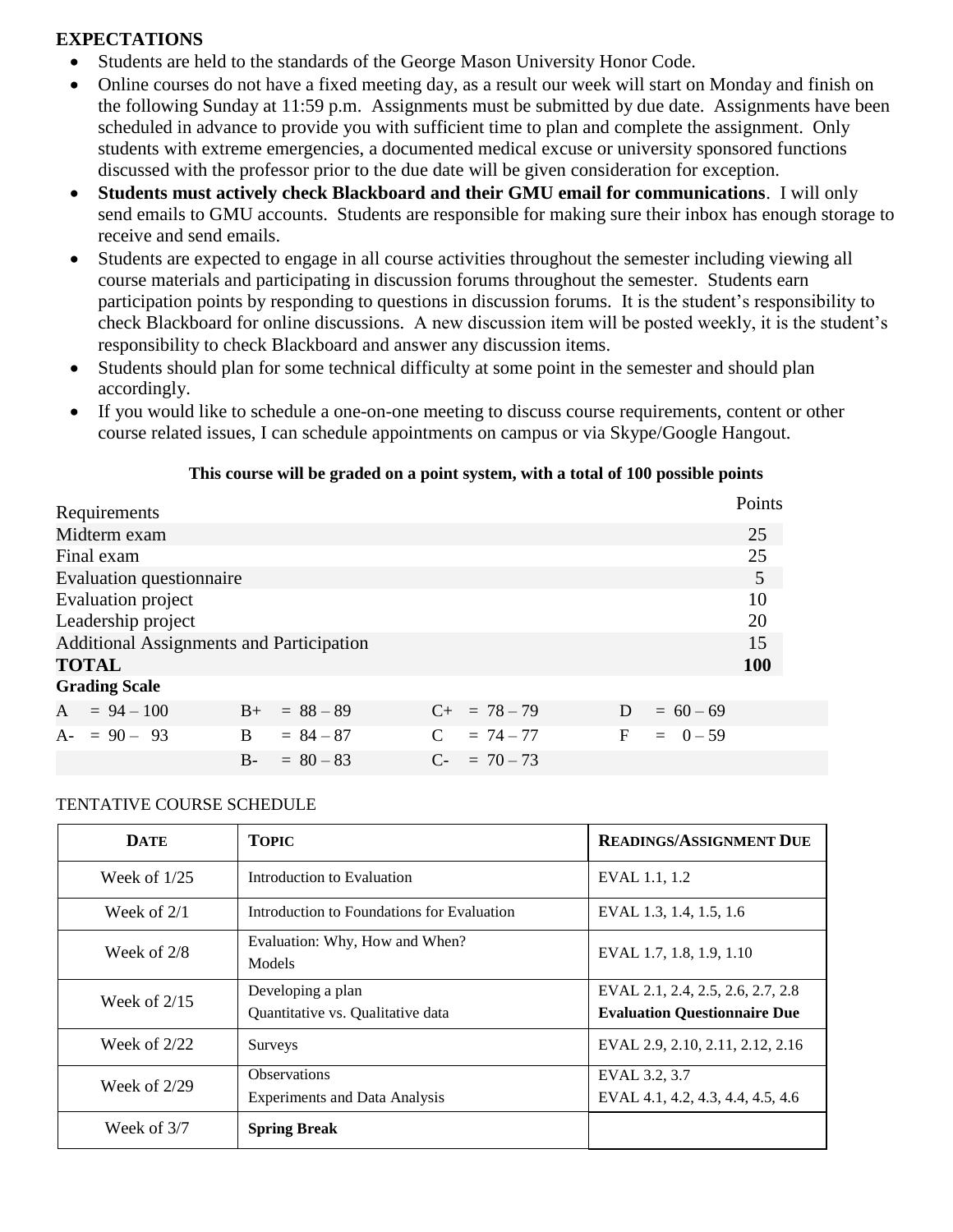| <b>DATE</b>    | <b>TOPIC</b>                                                                                            | <b>READINGS/ASSIGNMENT DUE</b>                                                 |
|----------------|---------------------------------------------------------------------------------------------------------|--------------------------------------------------------------------------------|
| Week of $3/14$ | <b>Evaluation review and online discussion</b>                                                          |                                                                                |
| Week of $3/21$ | <b>Midterm Exam</b><br>Midterm Exam will be available on Blackboard for<br>$2 \; days$                  |                                                                                |
| Week of $3/28$ | <b>Understanding Leadership</b><br>Leadership Theories & Styles                                         | LLS CH <sub>1</sub><br>LLS H <sub>2</sub>                                      |
| Week of $4/4$  | Leadership and Human Development<br>Group Dynamics                                                      | LLS CH <sub>3</sub><br>LLS CH <sub>4</sub>                                     |
| Week of $4/11$ | Communication Skills for Leaders<br>Nonverbal Communication                                             | LLS CH <sub>5</sub><br>LLS CH <sub>6</sub><br><b>Leadership Project Due</b>    |
| Week of $4/18$ | <b>Managing Difficulties</b><br>Managing and Motivating Participant Behaviors                           | LLS CH <sub>7</sub><br>LLS CH <sub>8</sub>                                     |
| Week of $4/25$ | Diversity and Leisure Services Leadership<br>Values and Ethics in Leisure Services<br>Direct Leadership | LLS CH 9<br>LLS CH 10<br>LLS CH <sub>12</sub><br><b>Evaluation Project Due</b> |
| 5/5 & 5/6      | <b>FINAL EXAM</b>                                                                                       |                                                                                |

*Note: Faculty reserves the right to alter the schedule as necessary.*

# **REQUIREMENTS**

# **Evaluation Questionnaire Assignment (5 points)**

Each student is expected to develop a 4-5 evaluation questions for the program or activity they choose to lead. In your evaluation, you must ask at least 3 questions collecting quantitative data and at least 1 question collecting qualitative data. Evaluations must be completed by program participants during your leadership project; data collected from survey will be used for the Evaluation Project. Students can utilize online evaluation tools to collect participants' responses instead of using a pen/paper questionnaire.

# **Leadership Project (20 points)**

Each student must select a project demonstrating leading a program or activity. Activity or programs chosen for completing the leadership project must be approved by the instructor. Each student is required to complete 10 hours and completion of the program or activity must be verified by the office where the service was provided. Your supervisor at the site must verify your leadership, evaluation and the number of hours completed by sending an email to **[mnakhla2@gmu.edu](mailto:khaldem1@gmu.edu)** stating the type of service performed and the number of hours served. You must record your experience in a leadership report. The report should be 3 pages, typed, double-spaced, using a Times New Roman 12 font. The paper should include the following:

- Name and location of the program or event
- Description of the program or event you lead
- Target audience of the program or event
- Your evaluation of the program or event (include what was successful and your suggestions for improvement)

IMPORTANT – This is NOT a volunteer assignment. Students must demonstrate leading, implementing and evaluating a program or activity.

During the event, you will distribute your approved evaluation questionnaire to participants. Collected evaluations will be used for the evaluation project.